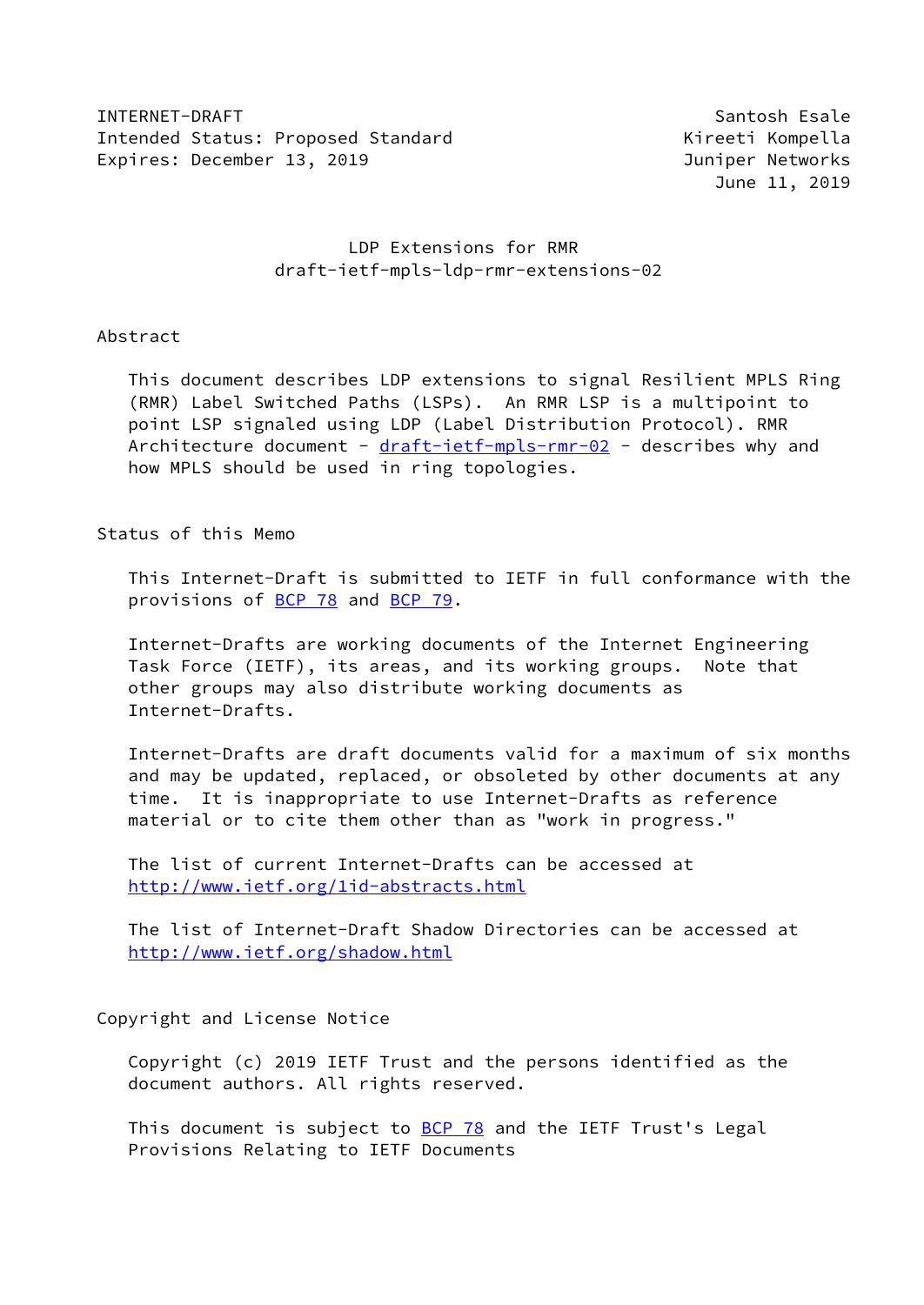# INTERNET DRAFT LDP Extensions for RMR June 11, 2019

 [\(http://trustee.ietf.org/license-info](http://trustee.ietf.org/license-info)) in effect on the date of publication of this document. Please review these documents carefully, as they describe your rights and restrictions with respect to this document. Code Components extracted from this document must include Simplified BSD License text as described in Section 4.e of the Trust Legal Provisions and are provided without warranty as described in the Simplified BSD License.

#### Table of Contents

| Introduction $\ldots \ldots \ldots \ldots \ldots \ldots \ldots \ldots \ldots \quad \underline{3}$ |  |
|---------------------------------------------------------------------------------------------------|--|
| 2.                                                                                                |  |
|                                                                                                   |  |
| Ring LSP Capability $\ldots \ldots \ldots \ldots \ldots \ldots \frac{4}{2}$<br>3.1.               |  |
|                                                                                                   |  |
|                                                                                                   |  |
|                                                                                                   |  |
| 4.2 Ring Label Mapping Procedures 7                                                               |  |
|                                                                                                   |  |
|                                                                                                   |  |
|                                                                                                   |  |
| 4.2.4 Ingress and Transit LSR 8                                                                   |  |
| 4.3 Equal Cost Multipath (ECMP) 8                                                                 |  |
|                                                                                                   |  |
|                                                                                                   |  |
| 6.                                                                                                |  |
| 7.<br>Security Considerations $\ldots \ldots \ldots \ldots \ldots \ldots \ldots \underline{11}$   |  |
|                                                                                                   |  |
|                                                                                                   |  |
|                                                                                                   |  |
|                                                                                                   |  |
| 11.1 Normative References 12                                                                      |  |
| 11.2 Informative References 12                                                                    |  |
|                                                                                                   |  |
|                                                                                                   |  |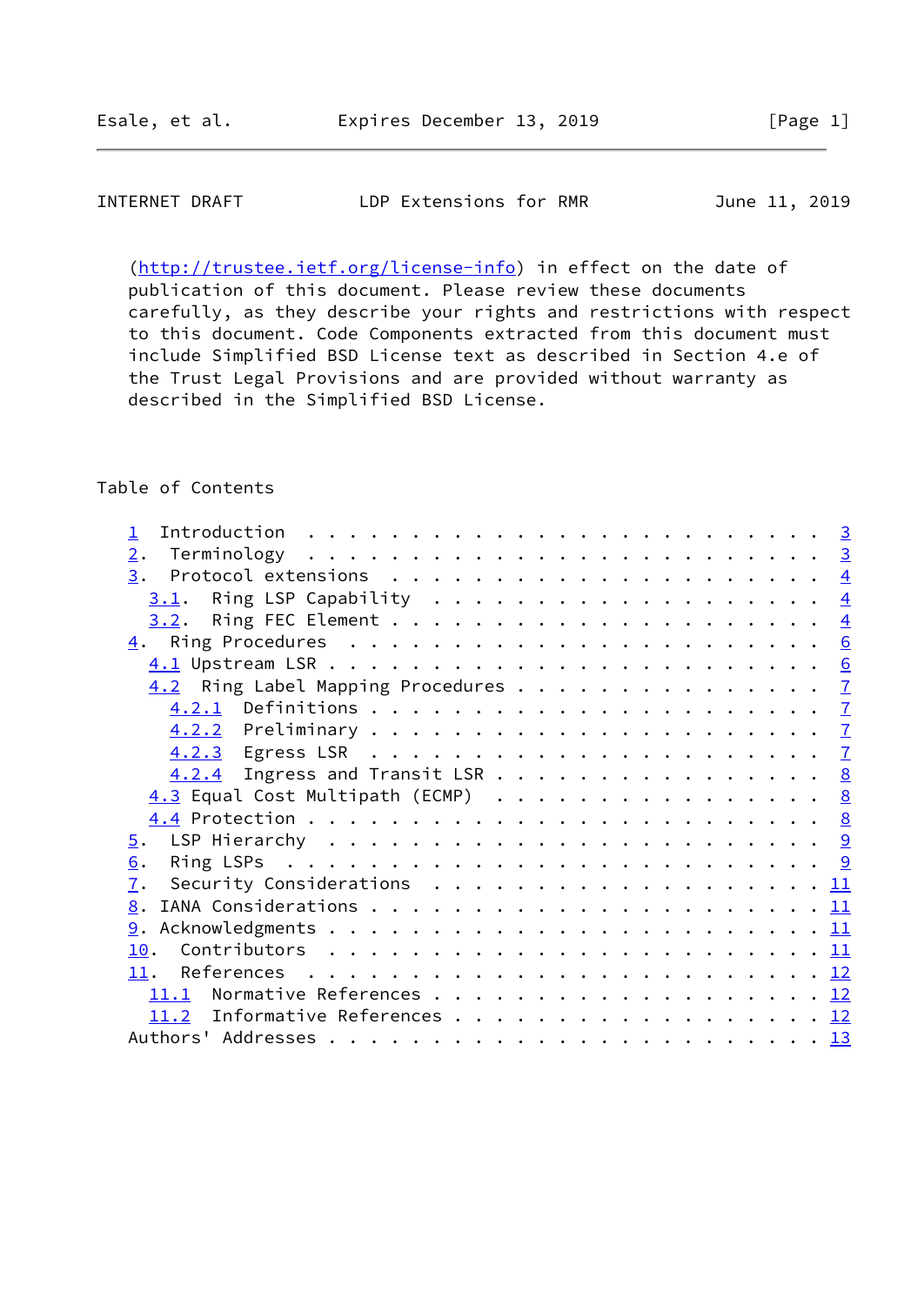Esale, et al. Expires December 13, 2019 [Page 2]

<span id="page-2-1"></span>INTERNET DRAFT LDP Extensions for RMR June 11, 2019

#### <span id="page-2-0"></span>[1](#page-2-0) Introduction

 This document describes LDP extensions to signal resilient MPLS ring (RMR) label switched paths (LSPs). An RMR LSP is a multipoint to point LSP signaled using LDP (Label Distribution Protocol). Architecture document of RMR - [draft-ietf-mpls-rmr-02](https://datatracker.ietf.org/doc/pdf/draft-ietf-mpls-rmr-02) - describes why and how MPLS should be used in ring topologies.

 The ring is either auto-discovered or configured using IGP protocol such as OSPF or ISIS. IGP extensions for RMR is described in a companion documents. After the ring discovery, each ring node acting as egress constructs and signals a clockwise (CW) and anti-clockwise (AC) ring FEC towards AC and CW direction respectively. Each transit node that receives the RMR FEC signals this LSP further in same direction using RMR link state database. In addition, it also adds a transit and ingress route for this LSP. Once the signaling is complete, every node in a ring should have two counter rotating LSPs in CW and AC direction to reach every other node on the ring.

## <span id="page-2-2"></span>[2](#page-2-2). Terminology

A ring consists of a subset of n nodes  ${R_i, 0 \leq i \leq n}$ . The direction from node R\_i to R\_i+1 is defined as as "clockwise" (CW) and the reverse direction is defined as "anti-clockwise" (AC). As there may be several rings in a graph, each ring is numbered with a distinct ring ID (RID).

The following terminology is used for ring LSPs:

- Ring ID (RID): A non-zero number that identifies a ring; this is unique in some scope of a Service Provider's network. A node may belong to multiple rings.
- Ring node: A member of a ring. Note that a device may belong to several rings.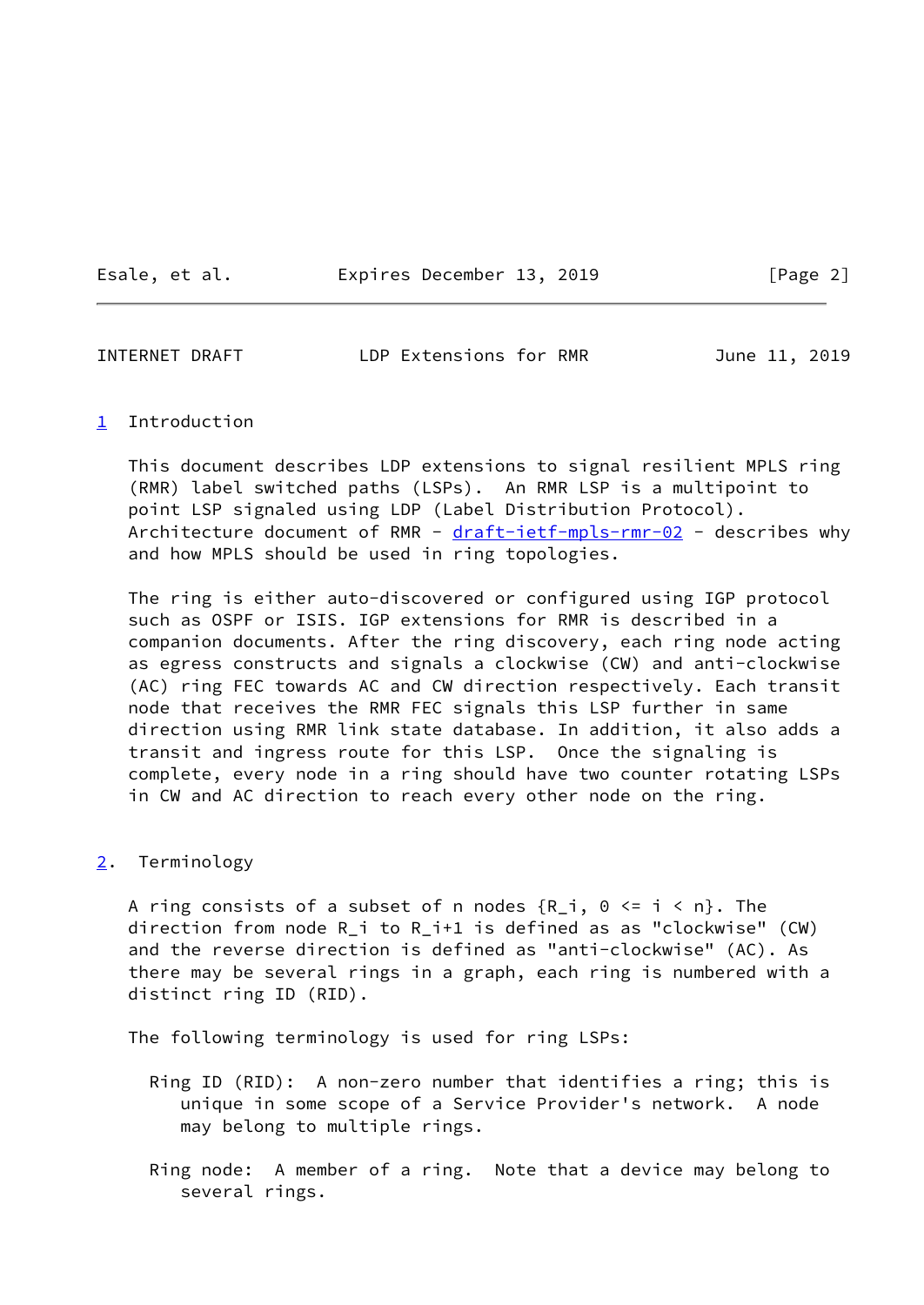- Node index: A logical numbering of nodes in a ring, from zero upto one less than the ring size. Used purely for exposition in this document.
- Ring neighbors: Nodes whose indices differ by one (modulo ring size).

Ring links: Links that connect ring neighbors.

Express links: Links that connect non-neighboring ring nodes.

| Esale, et al. | Expires December 13, 2019 |  | [Page 3] |
|---------------|---------------------------|--|----------|
|---------------|---------------------------|--|----------|

<span id="page-3-1"></span>INTERNET DRAFT LDP Extensions for RMR June 11, 2019

 MP2P LSP: Each LSP in the ring is a multipoint to point LSP such that LSP can have multiple ingress nodes and one egress node.

#### <span id="page-3-0"></span>[3](#page-3-0). Protocol extensions

This section describes LDP extensions to signal RMR LSP in a ring.

#### <span id="page-3-2"></span>[3.1](#page-3-2). Ring LSP Capability

 RMR LSPs support for a LSR is advertised using LDP capabilities as defined in  $[REC5561]$ . An implementation that supports the RMR procedures specified in this document MUST add the procedures pertaining to Capability Parameters for Initialization messages.

 A new optional capability parameter TLV, RMR Capability, is defined. Following is the format of the RMR Capability Parameter:

0 1 2 3 0 1 2 3 4 5 6 7 8 9 0 1 2 3 4 5 6 7 8 9 0 1 2 3 4 5 6 7 8 9 0 1 +-+-+-+-+-+-+-+-+-+-+-+-+-+-+-+-+-+-+-+-+-+-+-+-+-+-+-+-+-+-+-+-+ |U|F| RMR Capability (TBD) | Length (= 1) +-+-+-+-+-+-+-+-+-+-+-+-+-+-+-+-+-+-+-+-+-+-+-+-+-+-+-+-+-+-+-+-+ |S| Reserved | +-+-+-+-+-+-+-+-+ As described in [\[RFC5561](https://datatracker.ietf.org/doc/pdf/rfc5561)] U: set to 1. Ignore, if not known.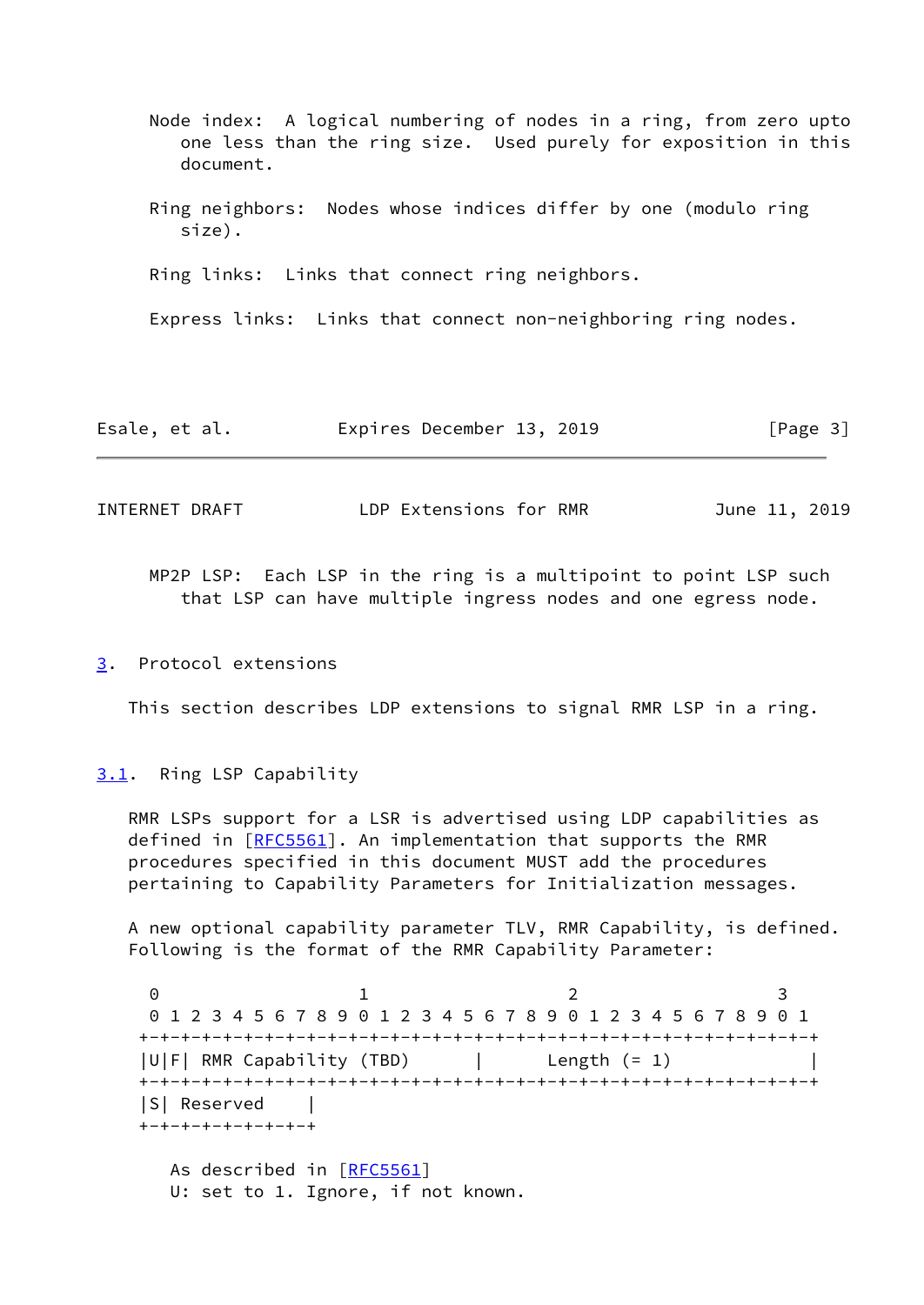F: Set to 0. Do not forward. S: MUST be set to 1 to advertise the RMR Capability TLV.

 The RMR Capability TLV MUST be advertised in the LDP Initialization message. If the peer has not advertised the RMR capability, then label messages pertaining to RMR FEC Element MUST NOT be sent to the peer.

<span id="page-4-0"></span>[3.2](#page-4-0). Ring FEC Element

 In order to setup RMR LSP in clockwise and anti-clockwise direction for every ring node, this document defines new protocol entity, the RMR FEC Element, to be used as a FEC Element in the FEC TLV.

 The RMR FEC Element consists of the ring address, ring identifier and ring flags which depicts ring direction. The combination of ring address, ring identifier and ring flags uniquely identifies a ring

| Expires December 13, 2019<br>Esale, et al. | [Page 4] |
|--------------------------------------------|----------|
|--------------------------------------------|----------|

INTERNET DRAFT LDP Extensions for RMR June 11, 2019

LSP within the MPLS network.

The RMR FEC Element value encoding is as follows:

0 1 2 3 0 1 2 3 4 5 6 7 8 9 0 1 2 3 4 5 6 7 8 9 0 1 2 3 4 5 6 7 8 9 0 1 +-+-+-+-+-+-+-+-+-+-+-+-+-+-+-+-+-+-+-+-+-+-+-+-+-+-+-+-+-+-+-+-+ | RMR(TBD) | Address Family | PreLen | +-+-+-+-+-+-+-+-+-+-+-+-+-+-+-+-+-+-+-+-+-+-+-+-+-+-+-+-+-+-+-+-+ | Ring Prefix | ~ ~ | | +-+-+-+-+-+-+-+-+-+-+-+-+-+-+-+-+-+-+-+-+-+-+-+-+-+-+-+-+-+-+-+-+ | Ring ID | +-+-+-+-+-+-+-+-+-+-+-+-+-+-+-+-+-+-+-+-+-+-+-+-+-+-+-+-+-+-+-+-+ | Ring Flags | Reserved +-+-+-+-+-+-+-+-+-+-+-+-+-+-+-+-+-+-+-+-+-+-+-+-+-+-+-+-+-+-+-+-+

FEC Type

 One octet quantity containing a value from FEC Type Name Space that encodes the fec type for a RMR LDP LSP.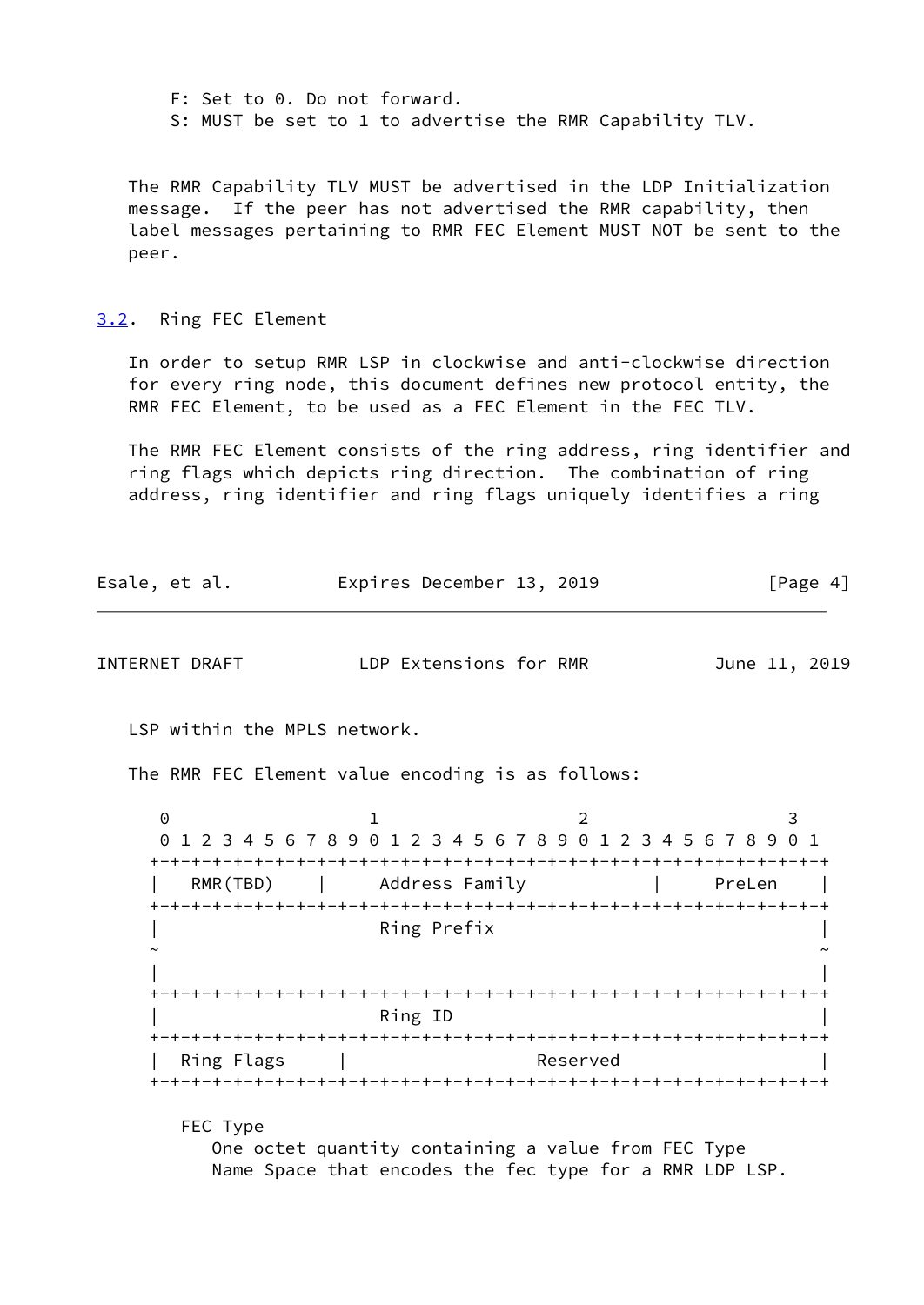| Address Family<br>Two octet quantity containing a value from ADDRESS FAMILY<br>NUMBERS in [ASSIGNED_AF] that encodes the address family for<br>the address prefix in the Prefix field.                                                                        |
|---------------------------------------------------------------------------------------------------------------------------------------------------------------------------------------------------------------------------------------------------------------|
| PreLen<br>One octet unsigned integer containing the length in bits of<br>the address prefix that follows. A length of zero indicates<br>a prefix that matches all addresses (the default<br>destination); in this case, the Prefix itself is zero<br>octets). |
| Prefix<br>An address prefix encoded according to the Address Family<br>field, whose length, in bits, was specified in the PreLen<br>field, padded to a byte boundary.                                                                                         |
| Ring ID (RID)<br>A four-octet non-zero number that identifies a ring; this is<br>unique in some scope of a Service Provider's network.                                                                                                                        |
| Ring Flags                                                                                                                                                                                                                                                    |
| $\Theta$<br>0 1 2 3 4 5 6 7<br>+-+-+-+-+-+-+-+-+                                                                                                                                                                                                              |
| Expires December 13, 2019<br>Esale, et al.<br>[Page 5]                                                                                                                                                                                                        |
| LDP Extensions for RMR<br>INTERNET DRAFT<br>June 11, 2019                                                                                                                                                                                                     |
| RF   Reserved  <br>+-+-+-+-+-+-+-+-+<br>The value of ring flags (RF) is defined as follows:<br>1: Clockwise (CW) FEC<br>2: Anti-clockwise (AC) FEC                                                                                                            |
| Ring Procedures<br><u>4</u> .                                                                                                                                                                                                                                 |

<span id="page-5-1"></span><span id="page-5-0"></span>This section describes LDP procedures to signal RMR LSP in a ring.

<span id="page-5-2"></span>[4.1](#page-5-2) Upstream LSR

Upstream LSR for RMR LSP is selected as follows: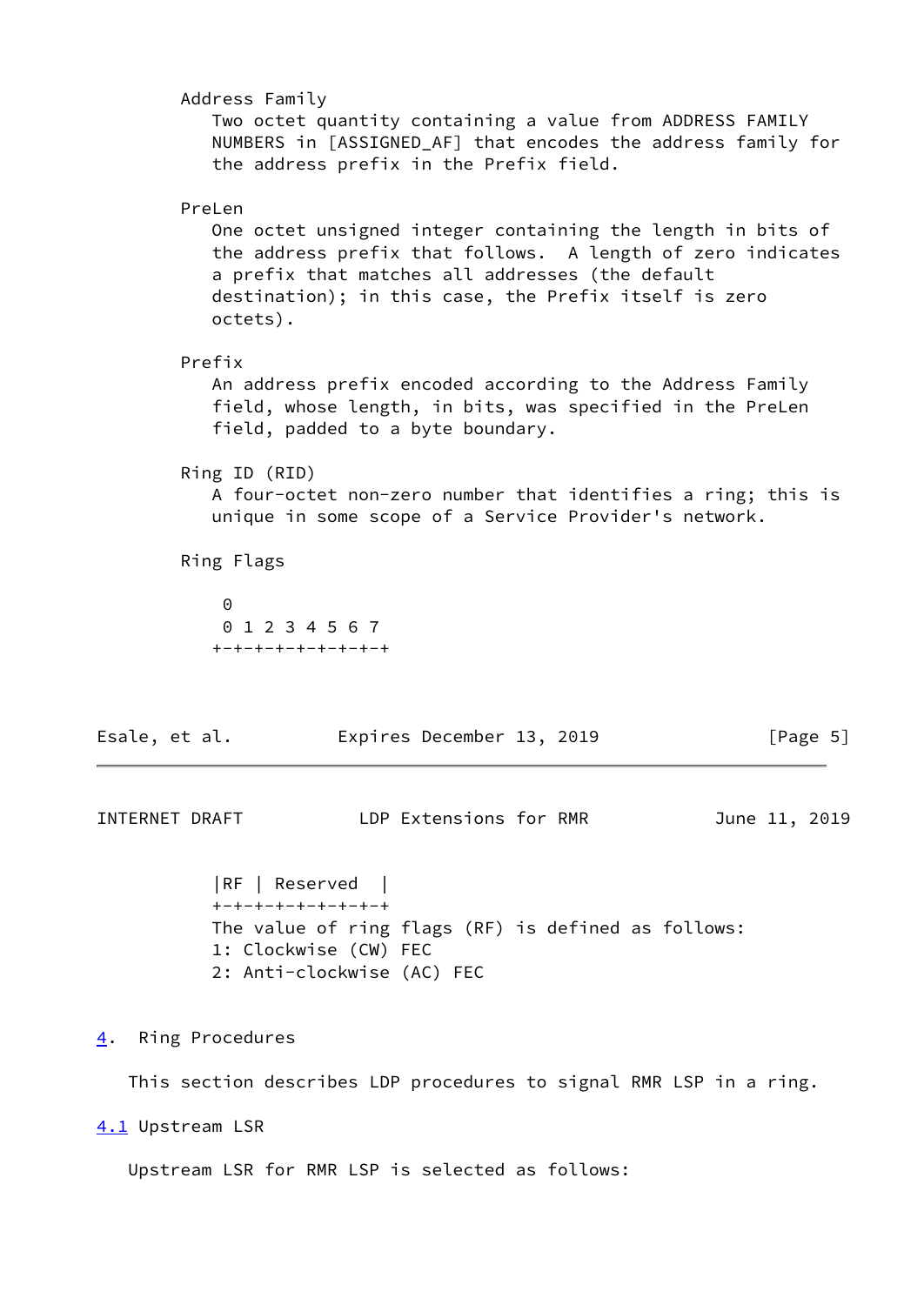R0 . . . R1 . . R7 . RID = 18 . R2 | . . . . | Anti- | . R9 . . R8 . | Clockwise v . . v Clockwise R6 RID =17 R3 . . R5 . . . R4



 Consider a MPLS ring with 10 nodes. During the discovery of this ring, IGP populates its link state database with ring information. After the discovery, there are just two paths - one in clockwise direction and other in anti-clockwise direction - for every ring neighbor on a specific ring. For instance, the following table shows router R0's path for ring 17 and 18 depicted in figure 1.

| RID |    | CW neighbor   AC neighbor |  |
|-----|----|---------------------------|--|
| 17  | R1 | -R7                       |  |
| 18  | R1 | R9                        |  |

Figure 2: R0's RMR upstream signaling table

 IGP informs LDP that a new MPLS ring, RID 17, is discovered. A LDP transit LSR uses this information to establish RMR LSPs. For instance, suppose R5 receives a FEC with prefix R0, RID 17 and ring flags AC. R5 knows that its clockwise path is R6 and anti-clockwise

| Esale, et al. | Expires December 13, 2019 | [Page 6] |
|---------------|---------------------------|----------|
|               |                           |          |

<span id="page-6-1"></span>INTERNET DRAFT LDP Extensions for RMR June 11, 2019

 path is R4 to reach R0 and that the label map arrived from router R4 for a anti-clockwise LSP. Therefore, R5 selects the upstream session for this LSP as R6.

## <span id="page-6-0"></span>[4.2](#page-6-0) Ring Label Mapping Procedures

The procedures in the subsequent sections are organized by the role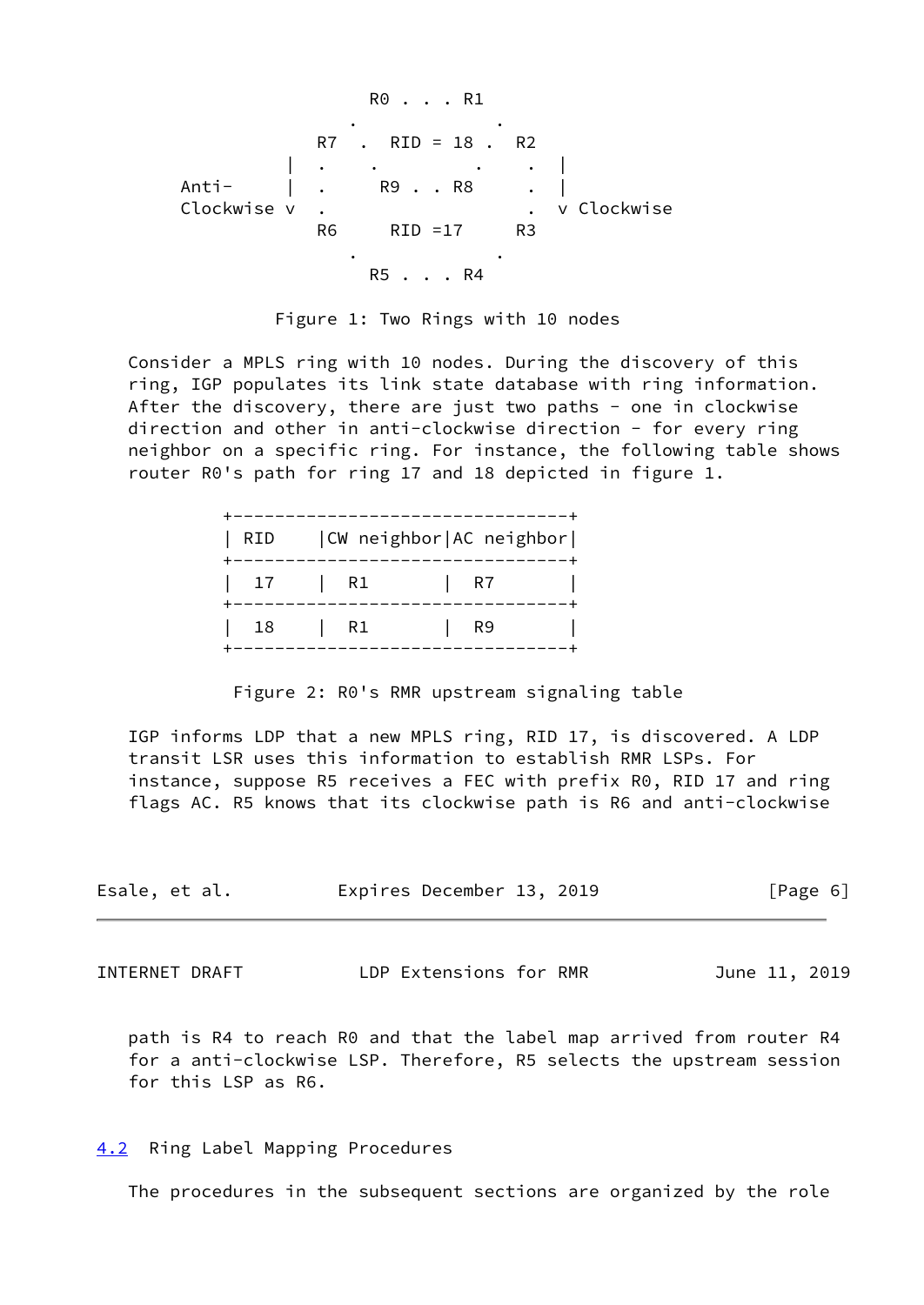that a node plays to establish a ring LSP. Each node is egress for its own prefixes and transit for every prefix received with a Label Mapping message. Every transit node is also a ingress for that LSP.

#### <span id="page-7-0"></span>[4.2.1](#page-7-0) Definitions

 This section defines the notations for initiation, decoding, processing and propagation of RMR FEC Element.

- 1. RMR FEC Element <P, R, C> or <P, R, A>: a FEC Element with egress prefix P, RID R and clockwise direction C or anti-clockwise direction A.
- 2. RMR Label Mapping <P, R, C, L> or <P, R, A, L>: a Label Mapping message with a FEC TLV with a single RMR FEC Element <P, R, C> or <P, R, A> and Label TLV with label L. Label L MUST be allocated from the per-platform label space of the LSR sending the Label Mapping message. The use of the interface label space is outside the scope of this document.
- 3. RMR Label Withdraw <P, R, C, L> or <P, R, A, L>: a Label Withdraw message with a FEC TLV with a single RMR FEC Element <P, R, C> or <P, R, A> and Label TLV with label L.
- 4. RMR LSP <P, R, C> or <P, R, A>: A RMR LSP with egress prefix P, Ring ID R and clockwise direction C or anti-clockwise direction A.

## <span id="page-7-1"></span>[4.2.2](#page-7-1) Preliminary

 A node X wishing to participate in LDP RMR signaling MUST negotiate the RMR capability with all its neighbors. When the IGP informs X of its RMR neighbors A and C for RID R, it MUST check that A and C have also negotiated the RMR capability with X. If these conditions are not satisfied, X cannot participate in signaling for ring R. This applies for all roles that X may play: ingress, transit and egress.

## <span id="page-7-2"></span>[4.2.3](#page-7-2) Egress LSR

 Every ring node initiates two counter-rotating LSPs that egress on that node. After the IGP discovers the ring, LDP constructs the clockwise RMR FEC <P, R, C> and sends it in a Label Mapping message to anti-clockwise neighbor. Similarly, LDP constructs a anti clockwise RMR FEC <P, R, A> and sends it in a Label Mapping message

Esale, et al. 
Expires December 13, 2019

Esale, et al.

<span id="page-7-3"></span>INTERNET DRAFT LDP Extensions for RMR June 11, 2019

to clockwise neighbor. This SHOULD establish a clockwise and anti-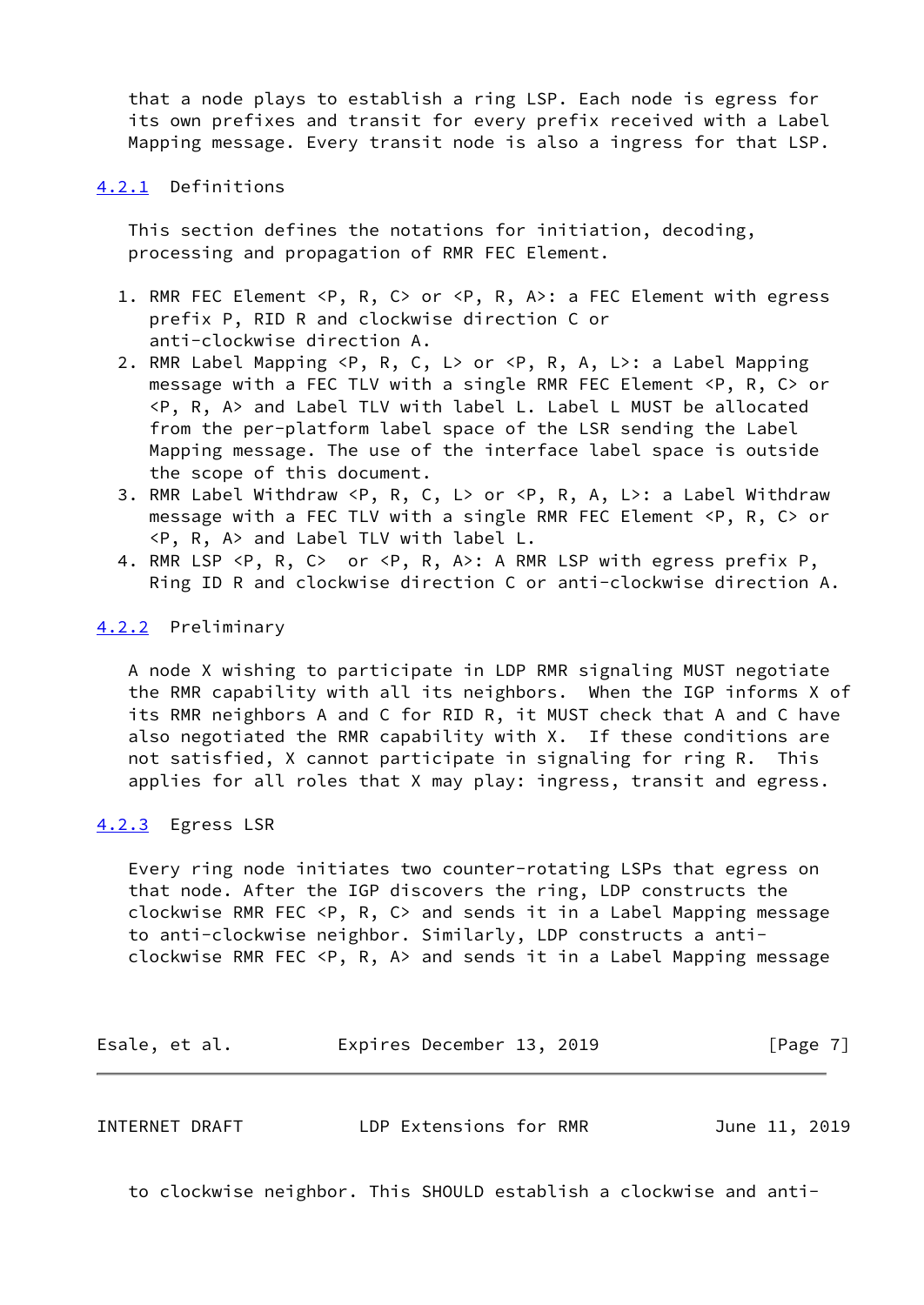clockwise LSP - in terms of data traffic - in the clockwise and anticlockwise direction respectively.

 Furthermore, if a label other than implicit or explicit null is advertised for a LSP, LDP SHOULD add a pop route for this label in the Incoming Label Map (ILM) MPLS table.

 When the node is no longer part of the ring, it MUST tear down its egress LSPs - CW and AC - by sending a label withdraw message.

#### <span id="page-8-0"></span>[4.2.4](#page-8-0) Ingress and Transit LSR

When a transit LSR R5 depicted in figure 1 receives a label map message with RMR FEC Element <R0, 17, A, L1> from a downstream LDP session to R4, it SHOULD verify that R4 is indeed its anticlockwise neighbor for ring 17. If not, it SHOULD stop decoding the FEC TLV, abort processing the message containing the TLV, send an "Unknown FEC" Notification message to its LDP peer R4 signaling an error and close the session.

 If the LSR encounters no other error while parsing the RMR FEC element, it allocates a Label L2 and determines a upstream LDP session as R6 using the algorithm described in section 'Upstream LSR'. It also programs a MPLS ILM table with label route L2 swapped to L1 and Ingress tunnel table with prefix R0 with label push L1 on all the LDP interfaces to R4, and sends the RMR FEC Element <R0, 17, A, L2> to R6.

 If a session to the anti-clockwise neighbor for RID 17 depicted in Figure 2, namely R6, does not exist, the RMR FEC Element <R0, 17, A, L2> SHOULD NOT be propagated further. Similarly, when the upstream session changes because of ring topology change, transit LSR should send a label withdraw for RMR FEC Element <R0, 17, A, L2> to older upstream session R6 before sending Label Mapping message with RMR FEC Element <R0, 17, A, L2> to a new upstream session.

## <span id="page-8-1"></span>[4.3](#page-8-1) Equal Cost Multipath (ECMP)

 A transit and ingress LSR of RMR LSP uses all the links between itself and downstream LSR to program transit and ingress route. Thus, ECMP works automatically for a LDP RMR LSP. A vendor could provide exception when necessary to this behavior by disabling certain ring links for RMR LSPs.

<span id="page-8-2"></span>[4.4](#page-8-2) Protection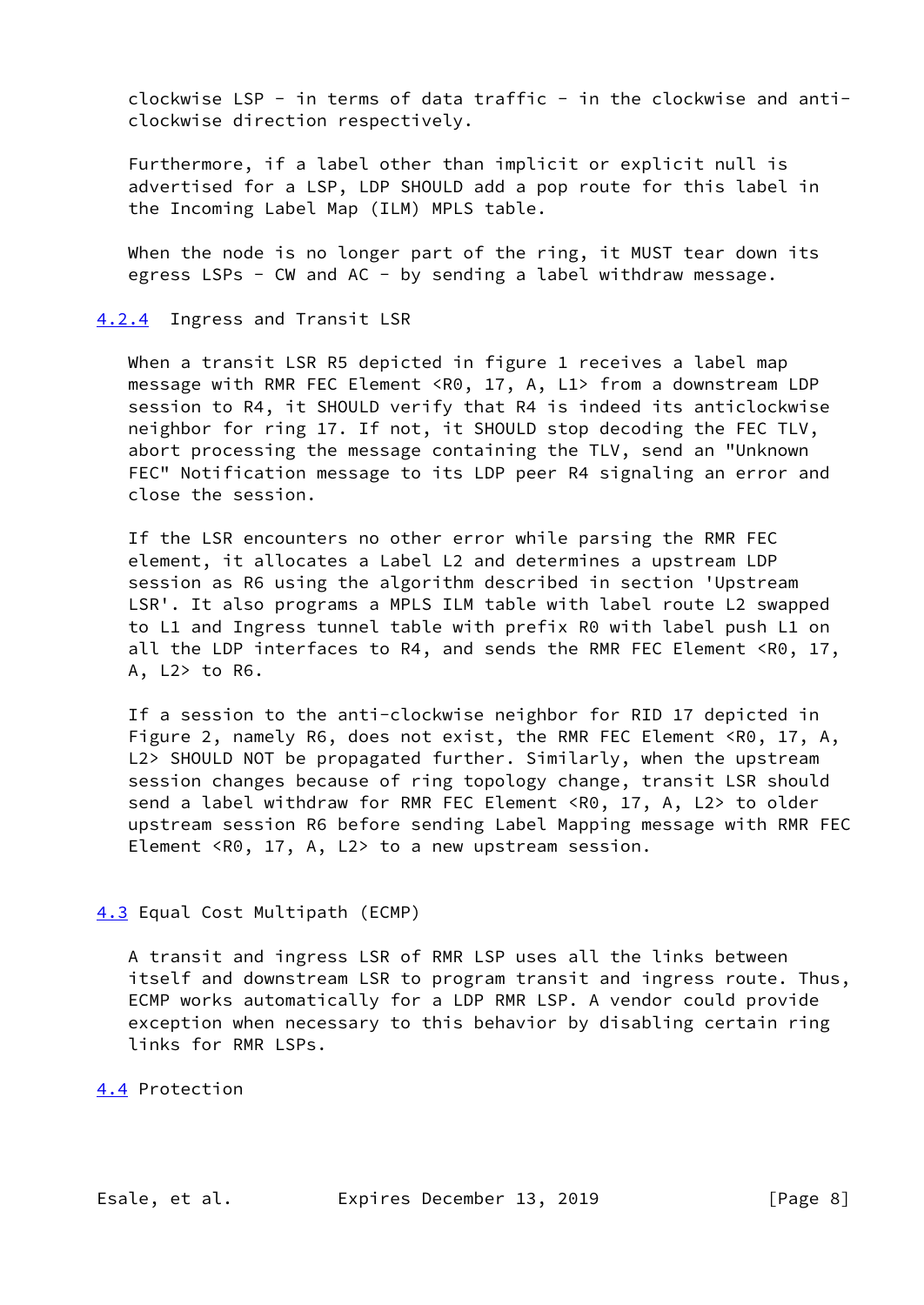<span id="page-9-1"></span>INTERNET DRAFT LDP Extensions for RMR June 11, 2019

 RMR uses the two counter-rotating LSPs to protect the other. Say that R5 wants to protect the LSP to R0 for RID 17. R5 receives RMR FEC Element <R0, 17, A, L1> from R4 and sends RMR FEC Element <R0, 17, A, L2> to R6. Then the primary path for the AC LSP is to swap L1 with L2 with next hop R4. Also, R5 receives RMR FEC Element <R0, 17, C, L3> from R6 and sends RMR FEC Element <R0, 17, C, L4> to R4. The primary path for the CW LSP is to swap L3 with L4. The protection path for the AC LSP is to swap L1 with L4 with next hop R6, thus sending the traffic back where it came from, but with a different label. The protection path for the CW LSP is to swap L3 with L2 with next hop R4.

## <span id="page-9-0"></span>[5](#page-9-0). LSP Hierarchy

 R9 R10 R11 . . . . . . . . . R8 . . . R12 . . . . . . R0 . . . R1 . . R<sub>7</sub> R<sub>7</sub> R<sub>2</sub> Anti- | . Ring . | Clockwise | . . . . . . . . . . . . Clockwise v . RID = 17 . v R6 R3 . . R5 . . . R4

Figure 3: Ring 17 with rest of the Network

 Suppose R5 needs to reach R10. Only RMR LSPs are setup inside the ring 17. Additionally, whenever services on R5 need to reach R10, R5 dynamically establishes a tLDP session to ring 17 master node R0 and R1. Further, suppose it only learns IPv4 and IPv6 FECs only over this session using [[draft-ietf-mpls-app-aware-tldp-05\]](https://datatracker.ietf.org/doc/pdf/draft-ietf-mpls-app-aware-tldp-05). Thus, in order to reach R10, R5 uses top label as RMR LSP label to R0 or R1 and bottom label as R10's FEC label received over tLDP session of R0 or R1 respectively.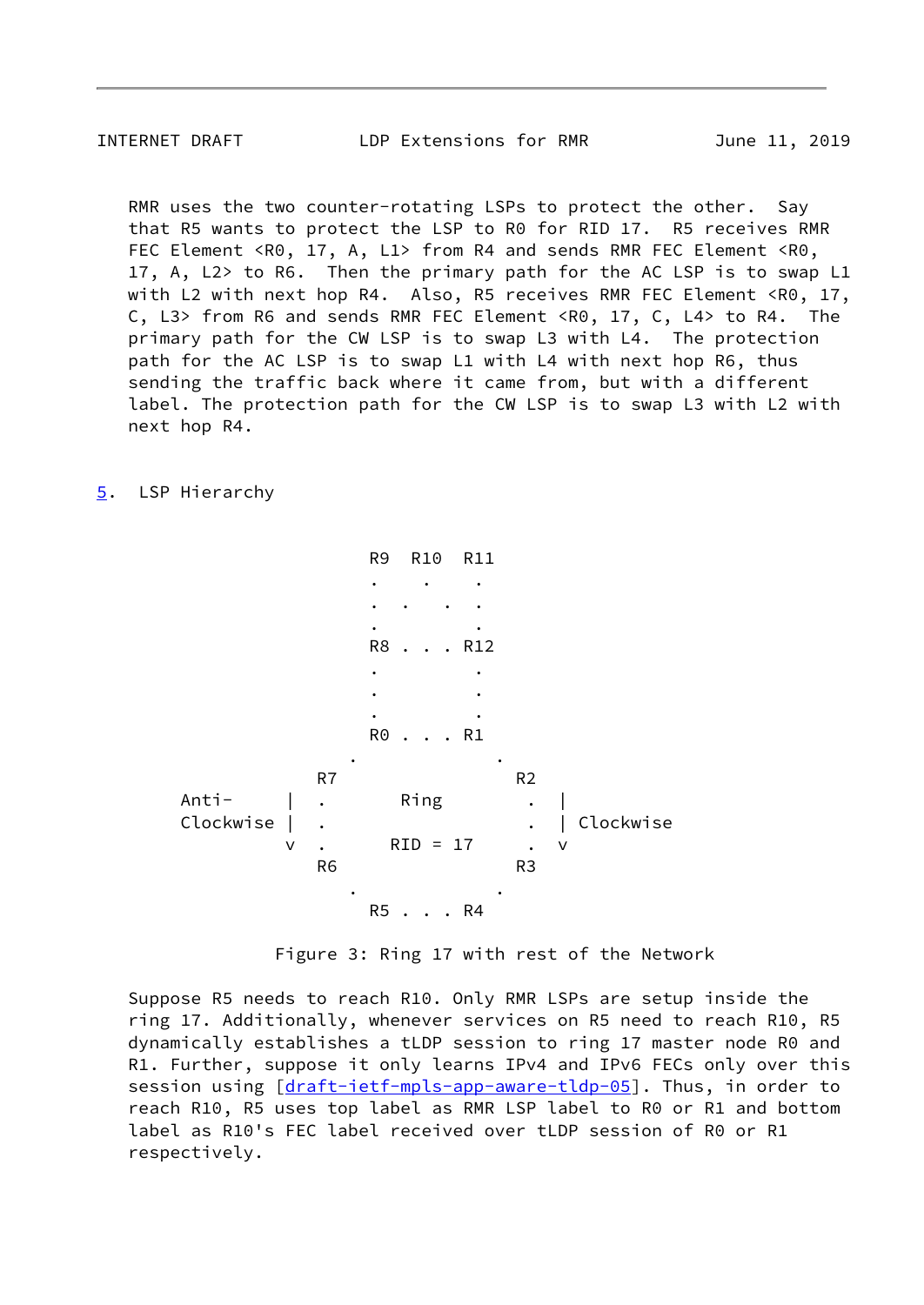<span id="page-10-0"></span>Esale, et al. 
Expires December 13, 2019
[Page 9]

INTERNET DRAFT LDP Extensions for RMR June 11, 2019

 An RMR LSP consists of two counter-rotating ring LSPs that start and end at the same node, say R1. As such, this appears to cause a loop, something that is normally to be avoided by LDP [RSVP-TE]. There are some benefits to this. Having a ring LSP allows the anchor node R1 to ping itself and thus verify the end-to-end operation of the LSP. This, in conjunction with link-level OAM, offers a good indication of the operational state of the LSP. [Also, having R1 be the ingress means that R1 can initiate the Path messages for the two ring LSPs. This avoids R1 having to coordinate with its neighbors to signal the LSPs, and simplifies the case where a ring update changes R1's ring neighbors.] The cost of this is a little more signaling and a couple more label entries in the LFIB.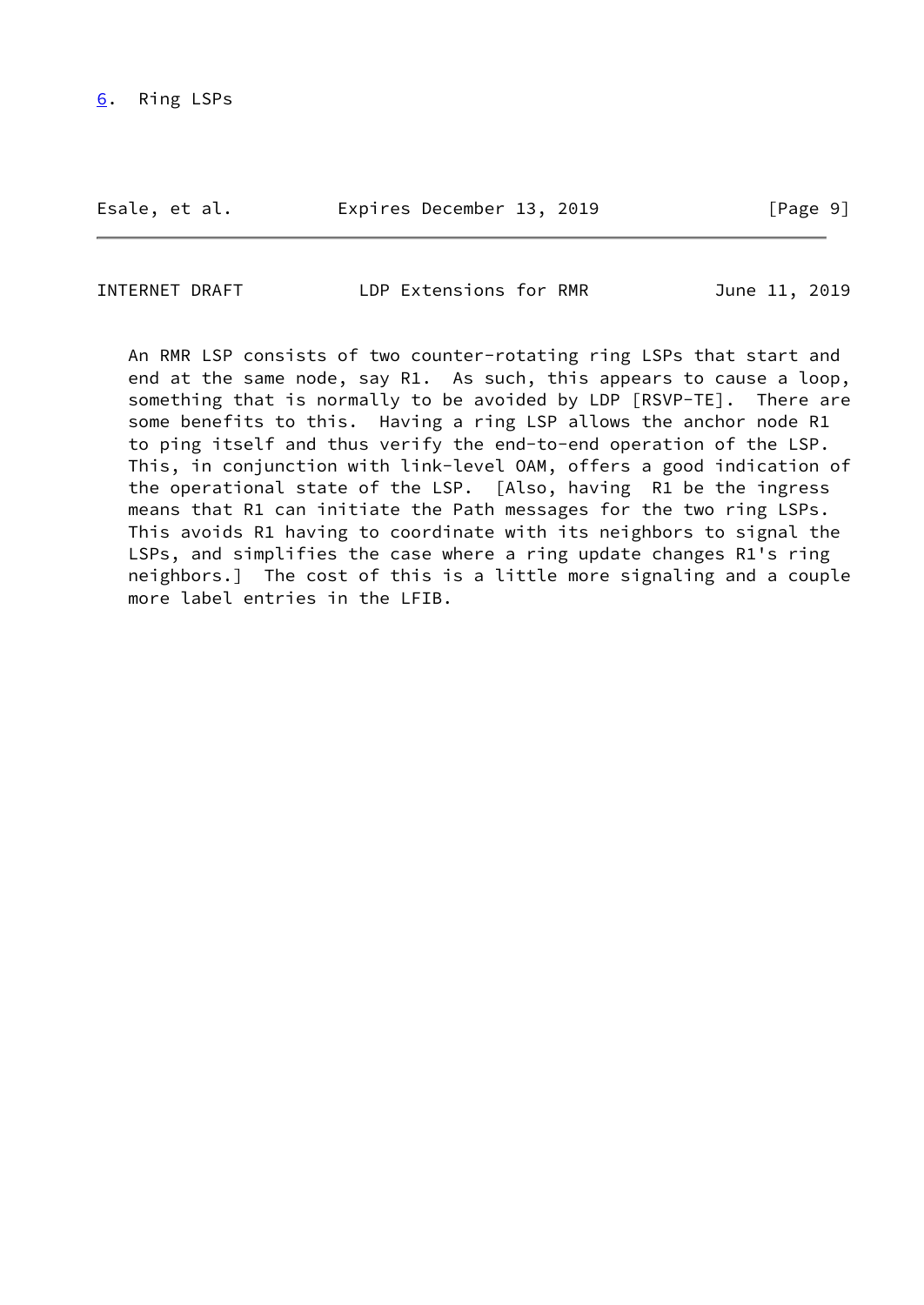| Esale, et al. |  | Expires December 13, 2019 |  | [Page 10] |  |
|---------------|--|---------------------------|--|-----------|--|
|---------------|--|---------------------------|--|-----------|--|

<span id="page-11-1"></span>

| INTERNET DRAFT | LDP Extensions for RMR | June 11, 2019 |
|----------------|------------------------|---------------|
|----------------|------------------------|---------------|

## <span id="page-11-0"></span>[7](#page-11-0). Security Considerations

 The Capability and RMR FEC procedures described in this document will not introduce any change to LDP Security Considerations section described in [\[RFC5036](https://datatracker.ietf.org/doc/pdf/rfc5036)].

## <span id="page-11-2"></span>[8](#page-11-2). IANA Considerations

 This document requires the assignment of a new code point for a Capability Parameter TLVs from the IANA managed LDP registry "TLV Type Name Space", corresponding to the advertisement of the RMR capability. IANA is requested to assign the lowest available value.

|      | Value Description | Reference       |
|------|-------------------|-----------------|
|      |                   |                 |
| TBD1 | RMR capability    | [this document] |

 This document requires the assignment of a new code point for a FEC type from the IANA managed LDP registry "Forwarding Equivalence Class (FEC) Type Name Space". IANA is requested to assign the lowest available value.

|      | Value Description | Reference       |
|------|-------------------|-----------------|
|      |                   |                 |
| TBD1 | RMR FEC type      | [this document] |

# <span id="page-11-3"></span>[9](#page-11-3). Acknowledgments

TODO.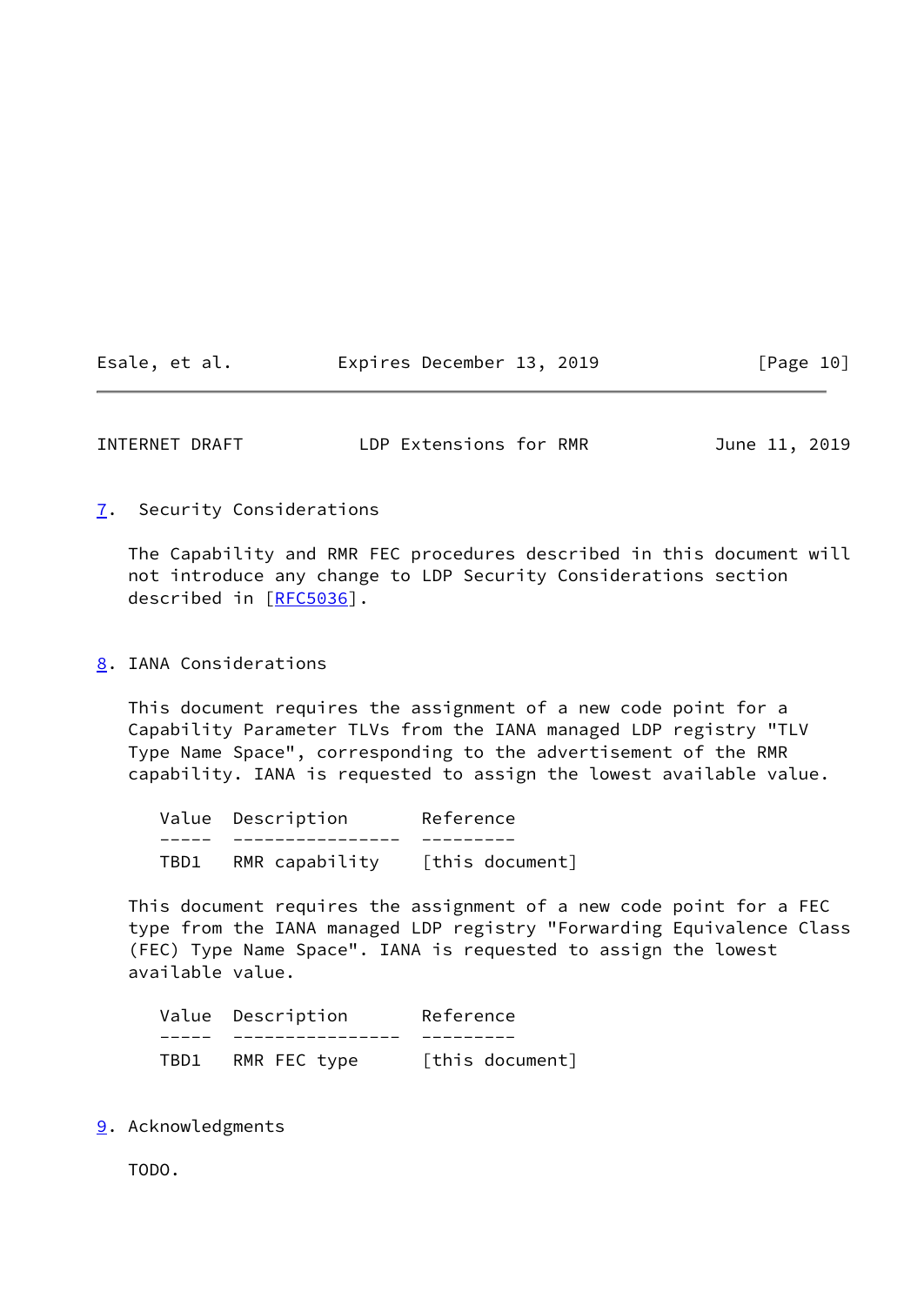## <span id="page-12-0"></span>[10.](#page-12-0) Contributors

 Raveendra Torvi Juniper Networks 10 Technology Park Dr Westford, MA 01886 USA Email: rtorvi@juniper.net

 Ravi Singh Juniper Networks 1133 Innovation Way Sunnyvale, CA 94089 USA

| Esale, et al. | Expires December 13, 2019 |  | [Page 11] |  |
|---------------|---------------------------|--|-----------|--|
|               |                           |  |           |  |

<span id="page-12-2"></span>

LDP Extensions for RMR June 11, 2019

Email: ravis@juniper.net

 Abhishek Deshmukh Juniper Networks 10 Technology Park Dr Westford, MA 01886 USA Email: adeshmukh@juniper.net

- <span id="page-12-1"></span>[11.](#page-12-1) References
- <span id="page-12-3"></span>[11.1](#page-12-3) Normative References
	- [I-D.ietf-mpls-rmr] Kompella, K. and L. Contreras, "Resilient MPLS Rings", [draft-ietf-mpls-rmr-03](https://datatracker.ietf.org/doc/pdf/draft-ietf-mpls-rmr-03) (work in progress), October 2016.
	- [RFC5036] Andersson, L., Ed., Minei, I., Ed., and B. Thomas, Ed., "LDP Specification", [RFC 5036](https://datatracker.ietf.org/doc/pdf/rfc5036), October 2007, <<http://www.rfc-editor.org/info/rfc5036>>.
	- [RFC5561] Thomas, B., Raza, K., Aggarwal, S., Aggarwal, R., and JL. Le Roux, "LDP Capabilities", [RFC 5561](https://datatracker.ietf.org/doc/pdf/rfc5561), July 2009,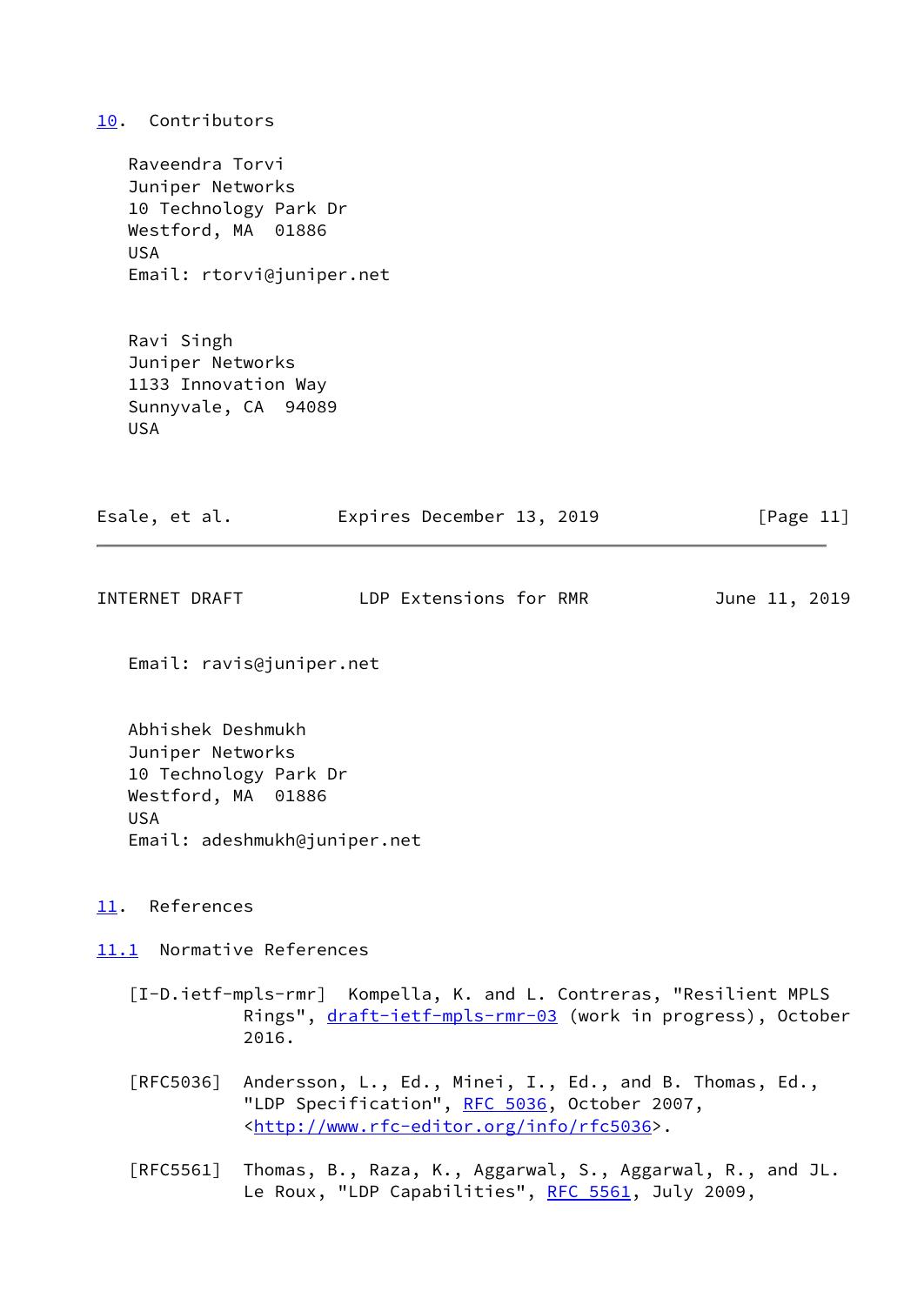<<http://www.rfc-editor.org/info/rfc5561>>.

 [RFC2119] Bradner, S., "Key words for use in RFCs to Indicate Requirement Levels", [BCP 14](https://datatracker.ietf.org/doc/pdf/bcp14), [RFC 2119](https://datatracker.ietf.org/doc/pdf/rfc2119), DOI 10.17487/RFC2119, March 1997, [<http://www.rfc](http://www.rfc-editor.org/info/rfc2119) [editor.org/info/rfc2119](http://www.rfc-editor.org/info/rfc2119)>.

<span id="page-13-0"></span>[11.2](#page-13-0) Informative References

- [RFC6388] IJ. Wijnands, I. Minei, K. Kompella, B. Thomas, "Label Distribution Protocol Extensions for Point-to-Multipoint and Multipoint-to-Multipoint Label Switched Paths", [RFC](https://datatracker.ietf.org/doc/pdf/rfc6388) [6388,](https://datatracker.ietf.org/doc/pdf/rfc6388) November 2011, [<http://www.rfc](http://www.rfc-editor.org/info/rfc6388) [editor.org/info/rfc6388](http://www.rfc-editor.org/info/rfc6388)>
- [I-D[.draft-deshmukh-mpls-rsvp-rmr-extension](https://datatracker.ietf.org/doc/pdf/draft-deshmukh-mpls-rsvp-rmr-extension)] A. Deshmukh, K. Kompella, "RSVP Extensions for RMR", [draft-deshmukh-mpls](https://datatracker.ietf.org/doc/pdf/draft-deshmukh-mpls-rsvp-rmr-extension-00) [rsvp-rmr-extension-00](https://datatracker.ietf.org/doc/pdf/draft-deshmukh-mpls-rsvp-rmr-extension-00) (work in progress), July 2016.
- [I-D[.draft-kompella-isis-ospf-rmr](https://datatracker.ietf.org/doc/pdf/draft-kompella-isis-ospf-rmr)] K. Kompella, "IGP Extensions for Resilient MPLS Rings", [draft-kompella-isis-ospf-rmr-00](https://datatracker.ietf.org/doc/pdf/draft-kompella-isis-ospf-rmr-00)

| Esale, et al. |  | Expires December 13, 2019 |  |  | [Page 12] |  |
|---------------|--|---------------------------|--|--|-----------|--|
|---------------|--|---------------------------|--|--|-----------|--|

<span id="page-13-1"></span>INTERNET DRAFT LDP Extensions for RMR June 11, 2019

(work in progress), October 2016.

- [I-D[.draft-ietf-mpls-app-aware-tldp](https://datatracker.ietf.org/doc/pdf/draft-ietf-mpls-app-aware-tldp)] Santosh Esale, Raveendra Torvi, Luay Jalil, U. Chunduri, Kamran Raza, "Application-aware Targeted LDP", [draft-ietf-mpls-app-aware-tldp-05](https://datatracker.ietf.org/doc/pdf/draft-ietf-mpls-app-aware-tldp-05) (work in progress), June 2016.
- [RFC2119] Bradner, S., "Key words for use in RFCs to Indicate Requirement Levels", [BCP 14](https://datatracker.ietf.org/doc/pdf/bcp14), [RFC 2119](https://datatracker.ietf.org/doc/pdf/rfc2119), March 1997, <<http://www.rfc-editor.org/info/rfc2119>>.

Authors' Addresses

 Santosh Esale Juniper Networks 1133 Innovation Way Sunnyvale, CA 94089